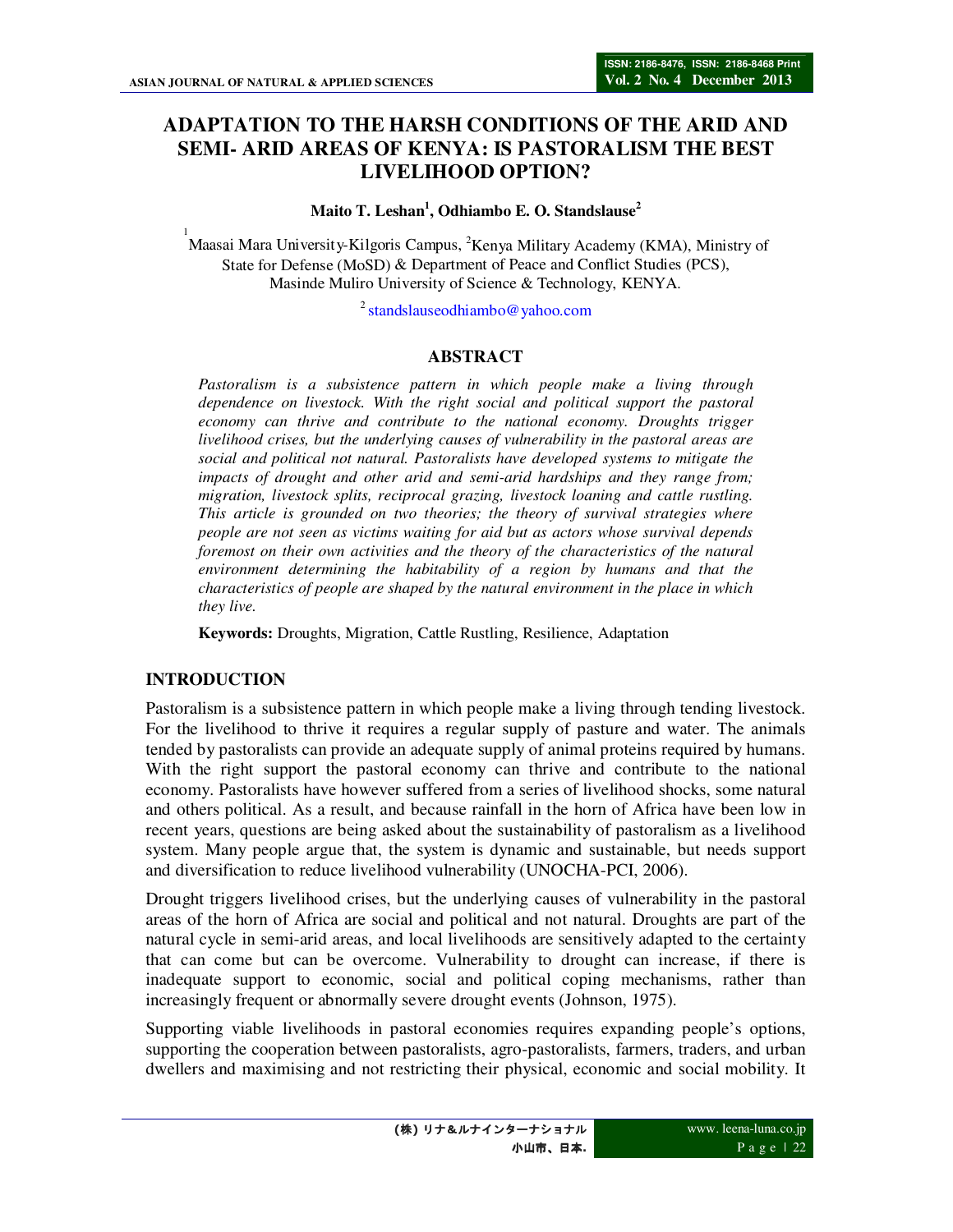requires that they are treated not as victims, as capable people already engaged in the light of continuous economic, political and social change (UNOCHA-PCI, 2006).

Periods of unusually low rainfall are part of the expected pattern of precipitation in semi arid Africa, and the common strategy for pastoralists in the past was to move to areas of higher rainfall where vegetation persists. A number of factors have made this increasingly impractical, including the establishment of national frontiers, the expansion of cultivation and a marked increase of total livestock numbers. The consequence is that droughts in Sub-Saharan Africa now cause significant humanitarian problems and localised degradation, since large numbers of animals converges on certain pastures especially around wells. This in turn causes long-term impoverishment among pastoralists since they must sell animals cheaply and cannot afford to re-buy them, when the droughts end (Blench and Marriage, 1999).

National governments, international governments and NGOs have successfully put in place effective mechanisms to deliver food aid to pastoralists in times of drought stress due to the perception that drought is a humanitarian problem. Instead of alleviating the suffering, food aid has had a negative effect on the ability of the pastoralists to naturally adapt to drought. There is considerable historical evidence that pastoralists who did not succeed in the difficult climatic condition or who lost their herds through disease simply left the agro-ecological zone. However food aid has the effect of keeping in place populations who would otherwise move on to initiate a new subsistence strategy (Berry *et. al.,* 1977).

The production of livestock remains a crucial element in the economies of African countries with substantial semiarid regions. Where the rainfall is extremely patchy and pasture resources must be exploited opportunistically, the producer with a high level of mobility can maintain a herd in land that is almost unusable for fixed territory or ranch production. Moreover mobile pastoralists do not have to pay any of the fixed costs associated with fenced pastures and grazing is thus essentially a free resource (Blench and Marriage, 1998).

Mobility was a perfectly rational strategy in regimes of variable rainfall and that the subsequent structural instability of social groups was a regrettable but predictable result of this. Indeed after the droughts of the early 1970s, highly mobile pastoralists preserved their herds far better than their agro-pastoral cousins; pastoralists were making productive use of otherwise extremely marginal land (Behnke and Scoones, 1993), as these arguments formed their opinions based on 'Tragedy of the Commons'(Hardin's, 1968).

Vulnerability to weather is a function of preparedness as well as of the event itself. Migration of pastoralists to areas of higher productivity alleviates stress on less productive or exhausted land. Conversely if movement of pastoralists is restricted, already marginal land becomes more overused. If pastoralists face a long journey, stock death increase, and they must weigh likely losses from the migration against comparable losses were they to stay in suboptimal land (Johnson, 1975). Herders prepare for drought by lending their animals to relatives or friends in exchange for looking after some of their friends or relatives animals in return. This serves as an insurance against drought. When the lending is not done, relatives would always come in handy to help in restocking by lending animals. A third form of restocking among pastoralists in the arid and semiarid areas is cattle raiding, though unpopular with authorities it is used to build depleted stock after a drought. The diversification of income as well or engagement in paid labour is an indirect means of restocking. Money gained in other sectors is channelled into pastoralism; particularly after a drought when animal numbers are low and prices high (Horowitz and Little, 1987).

#### **CONCEPTUAL FRAMEWORK**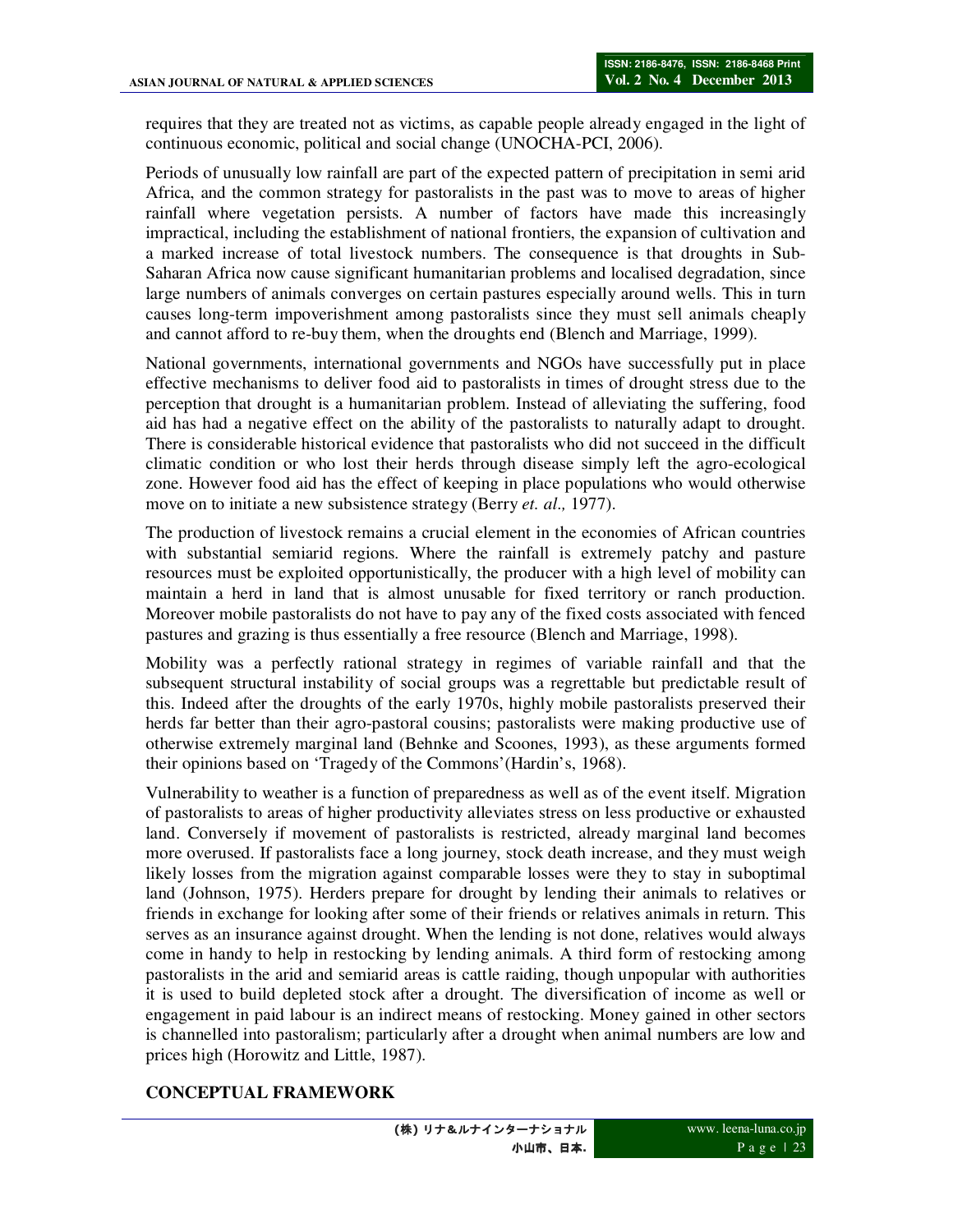Hippocrates and Aristotle believed that characteristics of the natural environment determined the habitability of a region by humans and that the characteristics of people are shaped by the natural environment in the place in which they lived (Livingstone, 2000). Archaeologist Fagan (2004) suggests a number of examples from pre-history and early civilization where climate is suspected of playing an influential role in human settlement patterns. In China for example where written records have been kept many centuries longer than in most western nations, there exists documented evidence that movements of human populations, particularly nomadic pastoralists responded closely to changes in climate (Smit and Cai, 1996). Research therefore has shown that rural communities have adopted strategies to cope with recurring drought that incorporate migration exhausted (Meze-Hausken, 2000). The theory of survival strategies where people are not seen as victims waiting for aid but as actors whose survival depends foremost on their own activities. There are both long-term and short-term strategies. Many writers argue that in pre-colonial times, nomadic economies were well adapted to the climatic conditions of the Sahel. Due to the implementation of a variety of survival strategies people were able to reduce the effects of famines and in some cases to prevent them altogether. In the colonial and post-colonial times, the structures on which these survival strategies were based were destroyed. Instead of being active participants coping successfully with drought and famine, the nomads became victims of colonial and post-colonial economies (Watts, 1983).

### **PASTORALISM AND THE ENVIRONMENT**

There is a link between pastoral peoples, the ecosystem in which they live and the animals that they breed, that makes them have a significant role to play in the conservation and sustainable use of the biodiversity. Pastoralists often rely on locally adapted local breeds that are able to resist disease outbreak, drought and other dry land pressures. Many ecosystems have evolved as a result of interaction with grazers. Pastoralism makes an important contribution to livestock genetic diversity since pastoralism often takes place in areas such as dry lands, conventionally defined as water stress regions; locally adapted livestock are critical for productivity. Such breeds tend to have higher resistance to disease drought and parasites since they have evolved parallel to such pressures. Despite being viewed as having limited productive potential dry lands maintain 46% of global livestock diversity (Secretariat of the Convention on Biological Diversity, 2010).

When practiced sustainably, pastoralism also encourages plant and landscape diversity. When pastoralists use native livestock breeds and relies on mixed fodder types, a number of benefits are realized for plant and landscape diversity. Compared to large scale enclosed grazing practices; pastoralism can be much closer to the grazing patterns of wildlife, thereby mimicking natural ecosystem interactions and functional roles. When compared to agricultural practices elsewhere that extensively drain water lands in order to convert them to croplands, the contribution of pastoralism to plant and landscape diversity becomes clear (Widstrand, 1975).

Pastoralists play an important role in the flow of ecosystem goods and services in dry lands. Pastoralists depend on provision of fodder as livestock feed as well as water cycling in the water scarce areas. The activities of pastoralists contribute to the production of and stability of ecosystem services. Pastoralism is typically based on local management systems for sustainable use of wild and domesticated species. Grazing land management, especially in drought prone areas is a complex process requiring a balance between the use of water, food, fodder, and fuel. As users of the grazing lands who are reliant upon the continued provision of such ecosystem services, pastoralists have a unique knowledge of how a balance between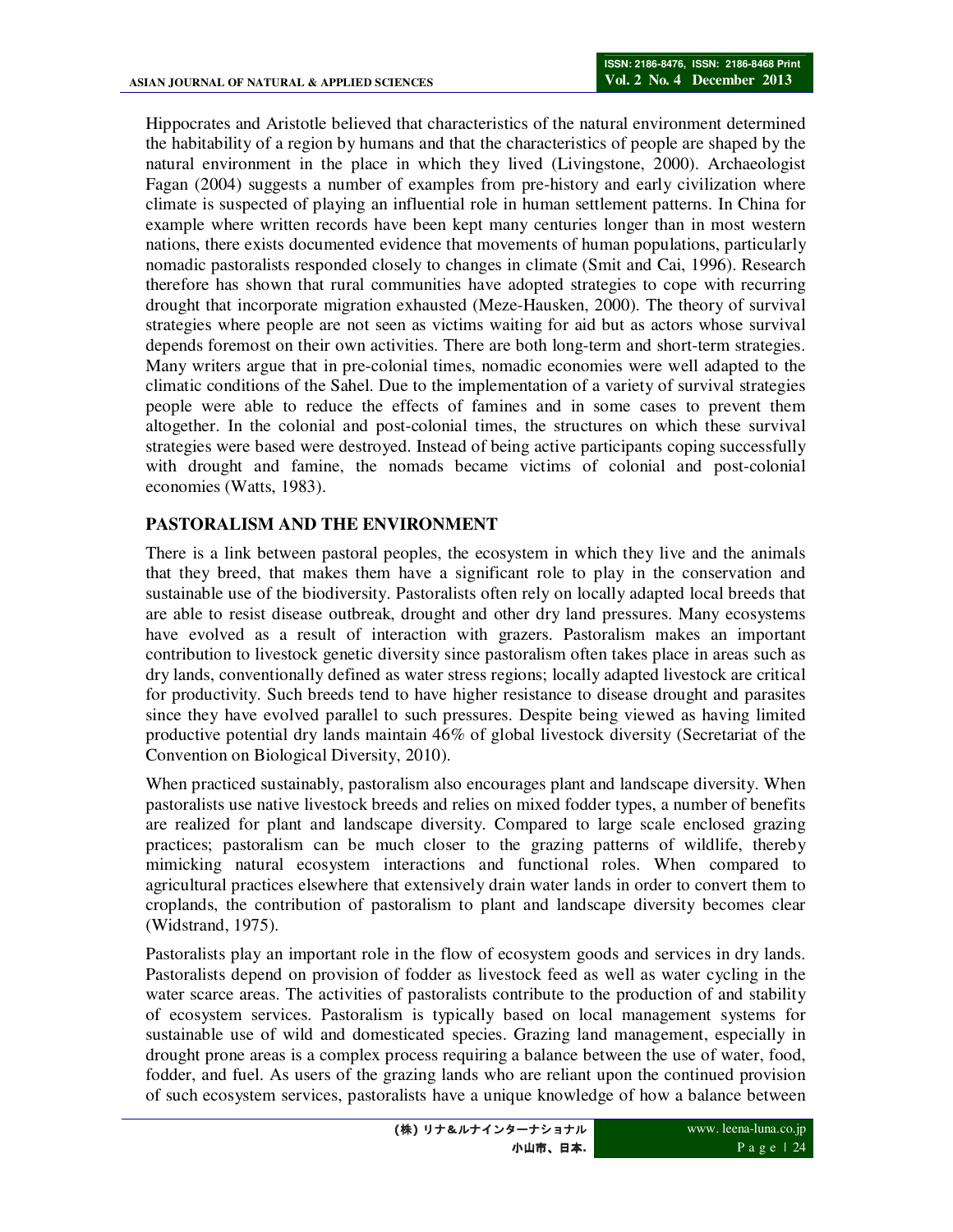conservation and sustainable use can be achieved and maintained. This is often reflected in local management practices which largely emphasize long term horizons in decision making in order to maintain culturally important elements of the ecosystem (Blench, 2000).

Pastoralism has historically been a sustainable livelihood option. However increased environmental stresses and changes in policies and practices, including restricting access to land and water have increased the environmental impacts of pastoralism leading to overuse of water resources, overgrazing and livestock wildlife-conflict. The value of pastoralism has often been undermined. Studies have shown that desertification has occurred where policies undermine the pastoralist system, while where pastoralism has been supported by appropriate policies, biodiversity and ecosystem integrity have usually been enhanced (Hatfield and Davies, 2006).

### **SECURING LAND AND WATER RIGHTS**

Many pastoral systems are based on transhumant livestock production. Such systems are dependent upon the maintenance of access to land and water resources. When access to land is blocked, or user rights are uncertain, overuse and degradation often occur (Stanford, 1983). For many years, much of the literature has depicted pastoral production as economically irrational and nomadic livestock management systems as environmentally destructive. The old orthodoxy and dominant approach in terms of pastoral development described herders as individuals without economic rationale using harmful land tenure systems (Lane and Swift, 1989). They were inspired by the theory of "tragedy of the commons". This theory has influenced many policy-makers in Africa, can be summarized as follows:

In pastoral areas, the herds are owned individually and the trekking routes belong to everybody; the pastoralists suffer from "the cattle complex" and irrationally accumulate herds for social and religious purposes rather than for economic purposes (Herkovits, 1926).

'Tragedy of the commons' confused the common property regime, defined as a collective property, with the free access regime where common property is a thing that does belong to anyone, a public property and which he characterized, in the pastoral context, by the absence of rule regarding the use of the resources and the absence of institutions able to impose sanctions and enforce them (Laird, 1996). This confusion legitimized the imposition of modern range management systems such as the grazing blocks among the Somali of Northeastern Province of Kenya (Helland, 1980) and even privatization of rangelands amongst the Maasai of the Kajiado district in Kenya (Rutten, 1992).

The pastoral communities' territories are closely associated to their permanent water point. It has been differentiated that large "territories of transhumance" from the more restricted "territories of anchorage", which enclose strategic resources such as permanent wells and riverside grazing and specific areas bearing palatable salty species. The resources, found in dry grazing areas, representing secure areas of withdrawal, are subject to more defined access rights, which give priority to a restricted community and can even evolve toward individual appropriation (Thébault, 1995).

Most pastoral lands have traditionally been communal with local institutional structures and governance preventing a 'tragedy of the commons'. These structures can take a number of forms; in some systems, communal ranches have been established in which a number of families are granted ownership over a single large plot of land. In other cases high value land (e.g water sources), are managed communally within a landscape of individually owned lands in lower value lands (Hay and Beniston, 2001).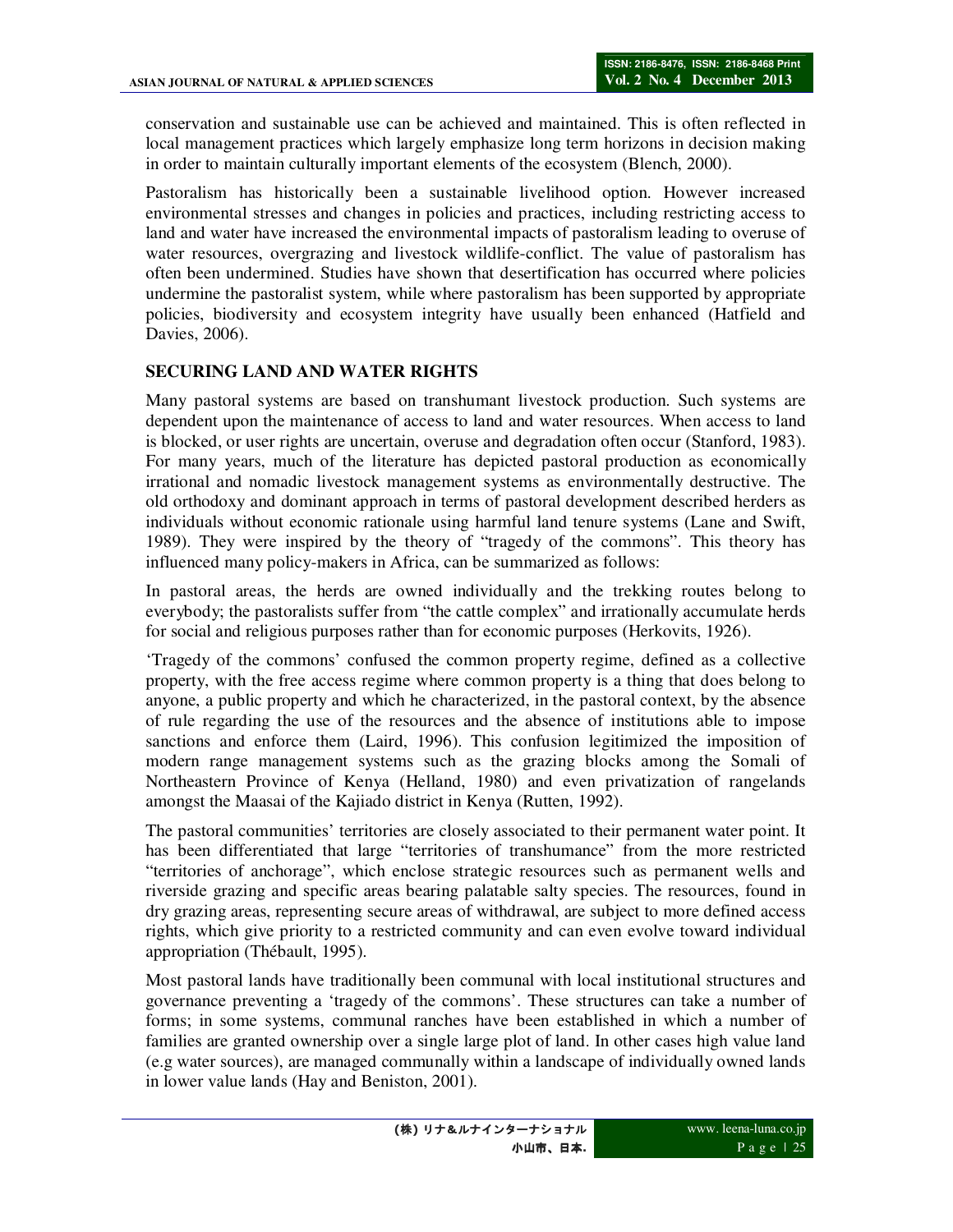#### **COPING WITH DROUGHT AND DISEASE AMONG PASTORAL COMMUNITIES**

If contemporary trends in land use patterns are allowed to continue unchecked the vulnerability of both farmers and pastoralists to drought will increase. In areas with recurrent drought, the inhabitants have developed strategies for coping with its effects. These strategies mediate between drought and famine and only when they are unable to cope with the effects of drought does famine occur (Myers, 2002). A breakdown in the strategies to cope with a drought may explain the inability of a population to respond to it (Berry *et. al.,* 1977). Some of the land use patterns common in arid and semiarid areas include; wildlife conservation in national parks and coming in of cultivation which give pastoralism an unhealthy competition. As population pressure increases the process of cultivation of more isolated areas with favourable soil and water conditions is likely to increase. The parks on the other hand enclose grazing resources and water resources which are available all year round and the exclusion of pastoralists from the parks has reduced the dry season grazing resources available to them and increased the pressure on remaining resources (Barnett, 2003).

Studies show that human populations have used migration as an adaptive strategy to adverse environmental conditions and that migration of 'environmental refugees' are possible consequences of land degradation and conflict (Glantz and Ausubel, 1988). To cope with drought which is the most common occurrence that affects pastoralists beyond their capacity, most pastoralists move their animals away from current residence in search of pasture and water; there is a considerable increase in intra-family assistance in terms of livestock loans and reciprocal grazing arrangements during droughts, the power of the supernatural is also invoked through prayer and there is seen a profound increase in the utilisation of alternative food supplies such as grain and wildlife meat among pastoralists. Where there are massive livestock losses pastoralists tend to keep large numbers of animals as a preparedness measure so that in the event of a severe drought, there are animals that die and those that survive to facilitate restocking mainly through splitting of herds to keep some with relatives living in better places at that time (Campbell, 1978).

Livestock systems in Africa are predominantly oriented towards subsistence production. A variety of animals are kept and managed to produce different outputs, milk, meat, and hides, in areas with severe environmental constraints (Pratt and Gwynne, 1977; ILCA, 1983) rainfall is low in amount and is unreliable over time and space. This imposes limits on the availability of water and pasture such that migrations over wide areas are necessary to ensure productivity of the herd throughout the year. To provide for the needs of the populations, herding societies have developed complex management strategies (Widstrand, 1975). These involve keeping a herd of different species with a composition and size which can provide for the various requirements of the community. The herd must be of a size sufficient to meet subsistence needs, needs associated with trade and social obligation and to allow for a risk factor to cope with the effects of disease and trade (Baker, 1974; Dahl and Hjort, 1976). This herd must have access to an area which provides grazing and water throughout the year without endangering the long-term productivity of the land resources (Western and Dunne, 1979).

Traditionally pastoralists use Cattle rustling to cope with the impacts of drought and disease in arid and semiarid areas of Kenya; cattle rustling occur most of the time after a severe drought that might consume large herds of cattle. Cattle rustling argued to be a traditional mechanism for restocking depleted herds (NCCK, 2009).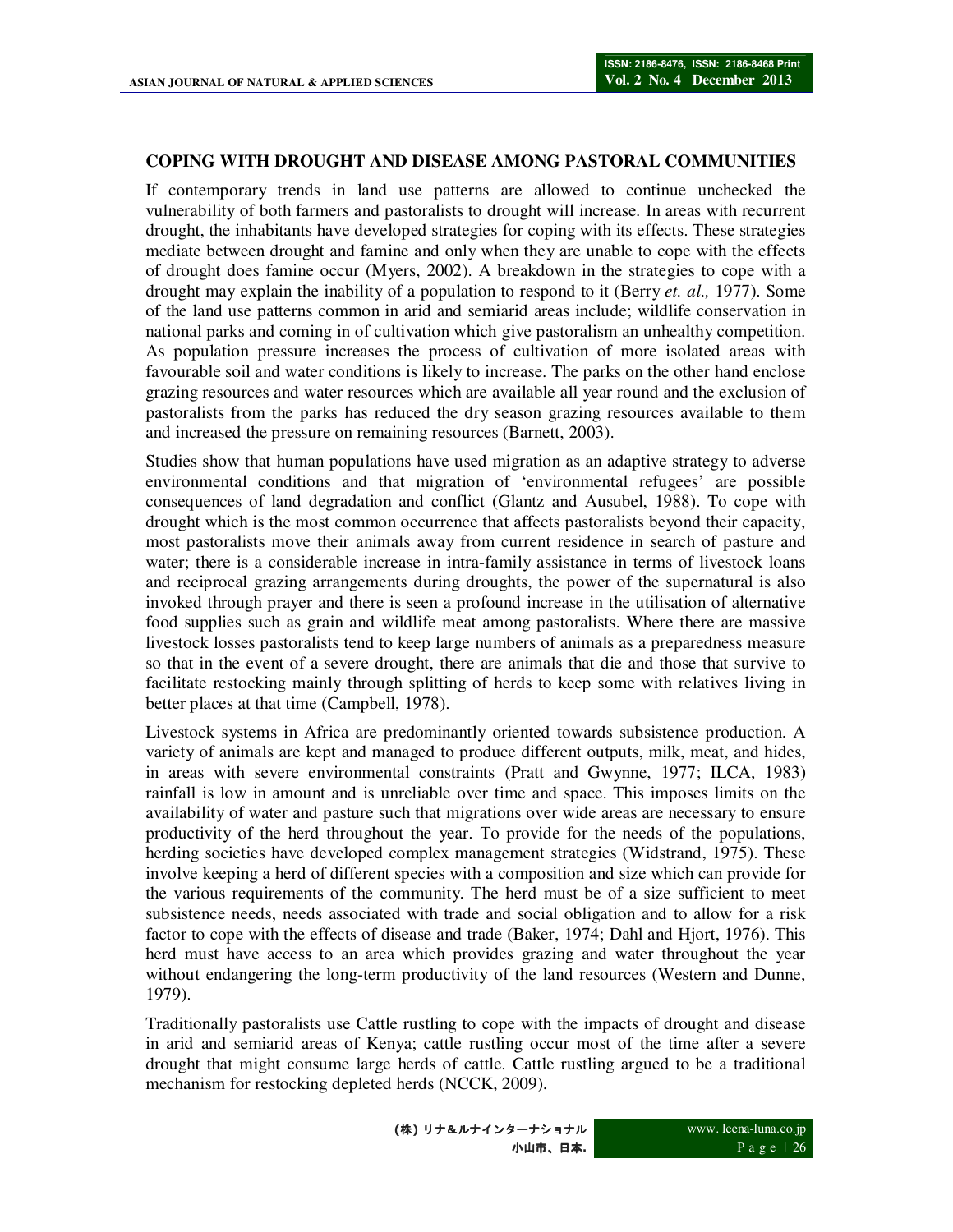Cattle rustlers use traditional weapons including bows and arrows, spears and shields and the traditional military prowess. Rustling is done in two distinct ways; one where rustlers sneak without the knowledge of the herd owner and still animals without using force, the second approach is one in which the rustler come in full force and make it known to the herd owner their intended raid and using military power forcefully take possession of their opponents animals. Raids though not frequent in the traditional sense, did actually disrupt the lives of the communities involved (Campbell, 1978).

## **CONCLUSION AND RECOMMENDATIONS**

Pastoralism as a livelihood system can make possible the habitability of the arid and the semiarid areas. The characteristic of the arid and semiarid areas is that of severe drought where water and plant life becomes scarce. In such difficulties, other livelihood systems such as cultivation, hunting and fishing cannot thrive. The mobility of the pastoral property makes pastoralist better suited to the harsh conditions of the arid and semiarid lands.

Pastoralists have managed to put in place strategies to cushion themselves against the adverse climatic conditions characterised by; scanty plant life, inadequate water supply and hostile neighbourhoods. The strategies so put in place by pastoralists include; adoption of drought tolerant animals such as camels and goats, raiding of neighbourhoods to re-stock after a drought calamity, introduction of sophisticated weapons for security in areas where government security machinery is not accessible and regular migrations and livestock movements.

To optimally utilize the resources in the arid and semiarid areas, there is need to continually utilize the traditional coping mechanism in the development of modern strategies that will increase resilience of the communities in arid and semi arid areas to drought and conflict.

There is need to develop national pastoralist policies that will support the development of pastoralism as a major contributor to the national economy and the improvement of the arid and semi arid environments. Being the only livelihood system suitable to the harsh conditions of the arid and semiarid areas, pastoralism requires concerted structural support.

External aid cannot necessarily alleviate the problems of the arid and semiarid areas, but instead, it enhances the vulnerability of the pastoral populations in such areas who will keep expecting external aid whenever they are faced by calamity and thus fail to activate available coping mechanisms.

### **REFERENCES**

- [1] Baker, R. (1974). *Perceptions of pastoralism: the interpretation of ''social role'' of cattle in Africa*. Discussion paper 3.Development Studies. University of East Anglia, Norwich, England.
- [2] Barnett, J. (2003). 'Security and Climate change'. *Global environmental change, 13*(1), 7-17.
- [3] Behnke, R. H. & Scoones, I. (1993).'Rethinking Ecology'. In Behnke R.H., Scoones I., and Kerven C.(eds) *Range Ecology at Disequilibrium. New models of Natural variability and pastoral adaptation in African savannas.* pp 1-30. London: Overseas Development Institute.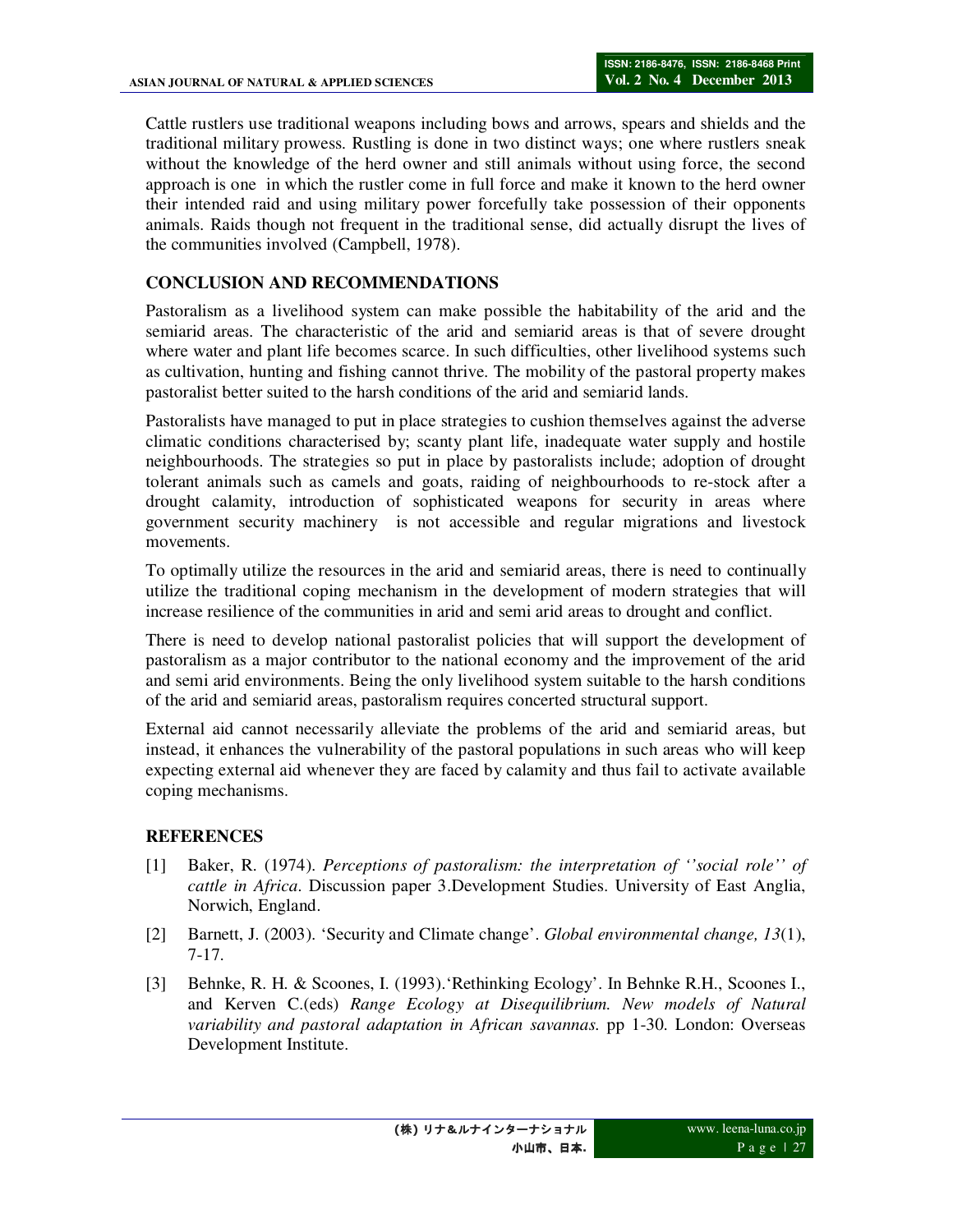- [4] Blench, R. (2000). Extensive pastoral livestock systems: issues and options for future. FAO-Japan cooperative project GCP/JPN/005/JPN, *collection of information on Animal production and Health.*
- [5] Blench, R. & Marriage, Z. (1999). *Drought and Livestock in Semi-arid Africa and South-west Asia.*Overseas Development Institute, Portland house. London.
- [6] Blench, R. & Marriage, Z. (1998).'*Climatic Uncertainty and Natural Resource Policy. Whatshould the role of government be*? Natural Resource Briefing paper 31. London: Overseas Development Institute.
- [7] Berry, L., Campbell, D.J. & Emker, I. (1977).'' *Trends in Man-Land interaction in the west African Sahel*.'' Chapter 9 in R.J. Harrison-Church and D. Dalby(eds.) Drought in Africa II, oxford University press for international African Institute.
- [8] Campbell, D.J. (1978). *Coping with drought in Kenya Maasai land: pastoralists and farmers of Loitokitok area,* Kajiado District.Working paper no. 337, Nairobi: Institute of Development Studies, University of Nairobi.
- [9] Dahl, G. & Hjort, A. (1976).*Having herds: Pastoral herd growth and household economy.Department of Social Athropology*, University of Stockholm, Stockholm, Sweden.
- [10] Fagan, B. (2004). The long summer: *How climate changed civilization*, Basic books, Newyork.
- [11] Glantz, M.H. & Ausubel, J.H. (1988). 'Impacts assessment of analogy: Comparing the impacts of the Ogallala aquifer depletion and  $CO<sub>2</sub>$  – induced climate change,' in M.H. Glantz (ed.) *Societal responses to regional climate change,* Westview press, Boulder pp 113-142.
- [12] Hardin, G. (1968). "The Tragedy of the Commons". Science, pp 1243-1248.
- [13] Hatfield, R & Davies, J. (2006).Global Review of the Economics of Pastoralism. The world initiative for sustainable pastoralism.http://www.liveassets.iucn.getunik.net/downloads/global review of the economics of pastoralism\_en.pdf .
- [14] Hay, J. &Beniston, M. (2001). Environmental change and migration. *International migration review* 30(1) 105-131
- [15] Helland, J. (1980). Some *aspects and implications of Development of Grazing Blocks in Northeastern Province of Kenya*, Nairobi, ILCA, working document 39.
- [16] Herskovtitz, M. (1926). "*The Cattle Complex in East Africa",* The American Anthropologist, 28, pp 230-272.
- [17] Horowitz, M.M. & Little, P.D. (1987). African Pastoralism and Poverty: some implications for drought and famine. In Glatz, M(ed), *Drought and Hunger in Africa:*  Denying Hunger a future. Ch.4. Cambridge University press.
- [18] ILCA, (1983).*Pastoral systems research in sub-Saharan Africa*. Proceedings of the workshop held in Addis Ababa, Ethiopia,  $21<sup>st</sup> - 23<sup>rd</sup>$  march 1983.
- [19] Johnson, D.L. (1975). '*The State of Pastoral Nomadism in the Sahelian Zone'*.In Man and Biosphere Technical Notes. The Sahel: Ecological Approaches to land use. 75-87 UNESCO. Paris.